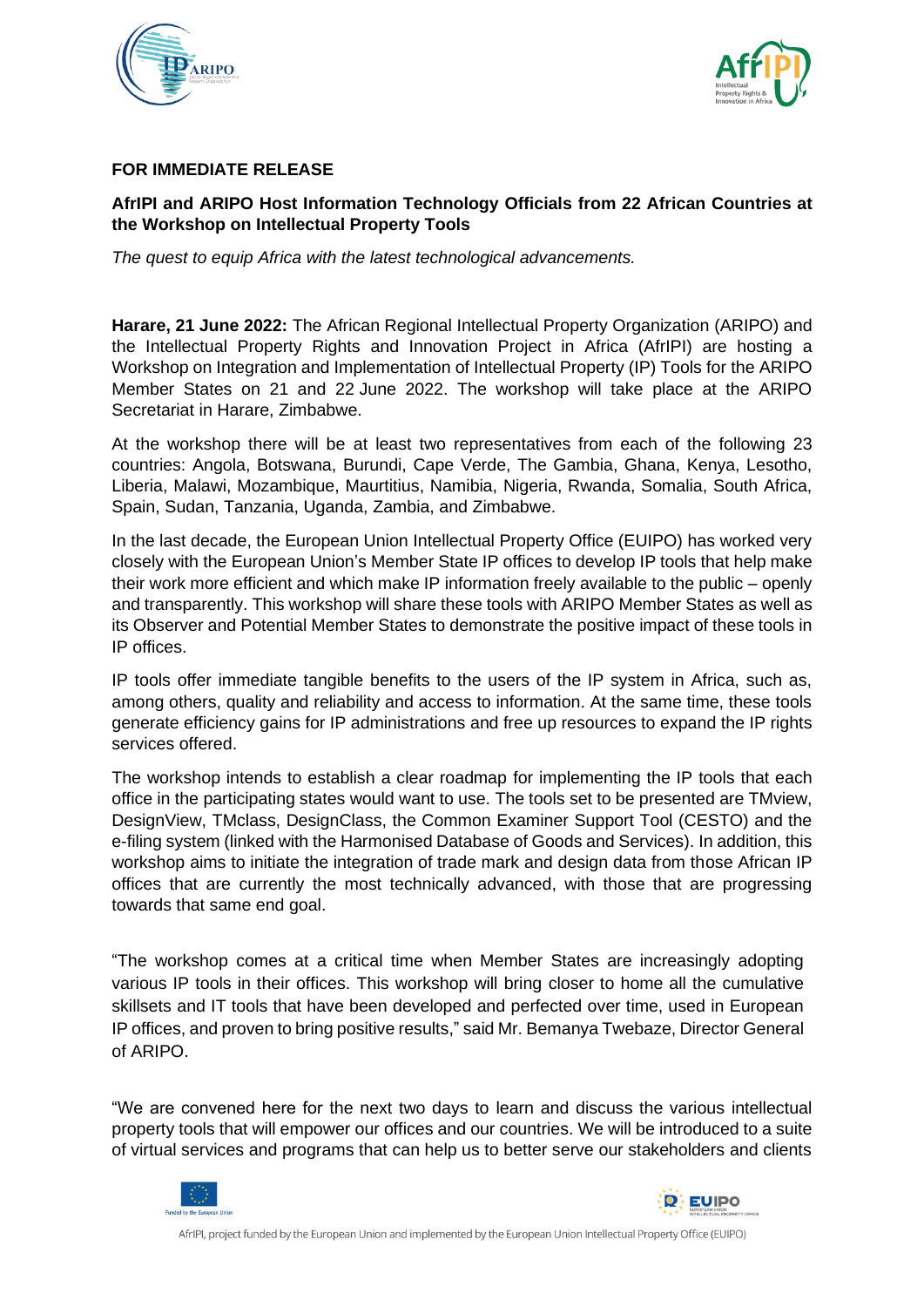



while ensuring that our diverse communities overcome barriers to true participation in the  $6<sup>th</sup>$ wave of innovation that we are currently in," added Mr. Willie Mushayi, Chairperson, ARIPO Administrative Council.

# **Background**

1. About IP Tools

**TMview** is an online consultation tool allowing any internet user to search for trade marks of all the trade mark offices involved in the initiative, free of charge. It is a multilingual and easyto-use tool that gives access to trade marks provided by the participating offices through a single and unique platform. Each office owns the content it makes available and is responsible for updating it daily. Find out more about the TMview on this website: <https://www.tmdn.org/#/tools/1820385>

**DesignView** is an online consultation tool allowing any internet user to search, free of charge, the designs of all the participating offices. It is multilingual, user-friendly and gives access to design applications and registrations provided by the participating offices through a single and unique platform. Each office owns the content it makes available and is responsible for its daily update. Find more about the DesignView on this website: <https://www.tmdn.org/#/tools/1819847>

**TMclass** – When applying to register a trade mark, you need to describe the goods and/or services for which you wish to protect your trade mark. TMclass is a free online tool that allows users to search, translate or classify goods and services when applying for a trade mark. TMclass is a tool in which all the terms that appear in the classification databases of each of the offices participating in the initiative can be accessed. Find more about the TMclass on this website: <https://www.tmdn.org/#/tools/1819832>

**CESTO** – The Common Examiners Support Tool (CESTO) provides a harmonised search of several databases to support examiners. CESTO is an automated and harmonised search tool which will perform searches for any given trade mark application. The tool provides information in relation to similar trade marks from an array of participating offices (whose trade marks are in TMview), similar trade marks from the same or similar owners from the same array of offices, and emblems and other heraldic devices held by WIPO. Find more about the CESTO on this website:<https://www.tmdn.org/#/tools/1819838>

#### 2. About ARIPO

ARIPO is an intergovernmental organisation that facilitates cooperation among its Member States in intellectual property matters. The purpose of ARIPO is to pool resources for the promotion, development and harmonisation of the IP laws and policies of ARIPO Member States. The objective of ARIPO, amongst others, is to establish common services and organs